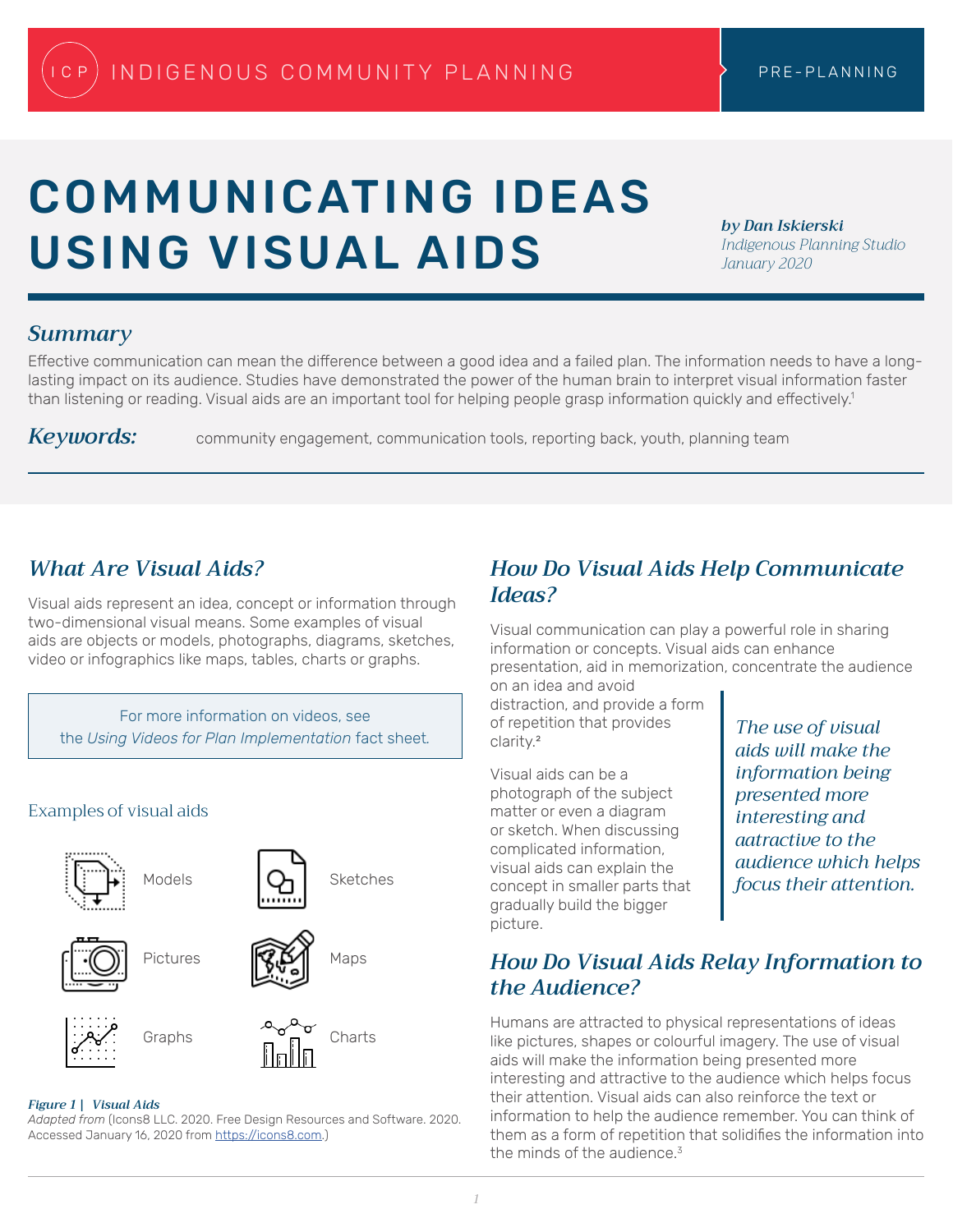# *Which Audiences Should Be Included?*

When communicating information to the community it is important to consider a wide range of audiences. Members of any community are diverse in age, gender, familial & societal roles and learning preferences. For this reason, choosing multiple visual aids to demonstrate the same idea may be beneficial. Continual feedback during community events and presentations will ensure that appropriate visual aids are being used.

# *How Do You Use Colours and Fonts?*

The design of any visual communication affects how we perceive its value. Advertisers have known this for a long time. Consider the power of packaging, labelling, logos and general marketing. The choice of font and colour is part of the communications strategy.<sup>4</sup>

Colour psychology is a part of daily life. Just think of traffic lights. Green means go! In Disney films black is a colour associated with villains whereas blue or green was worn by heroines and heroes, creating positive associations.<sup>5</sup>

There are many trends in colour selection which can be difficult to keep up with. The colour wheel can help to understand primary, secondary and tertiary colours. This then informs how colours can work together.

### The Colour Wheel

Understanding the colour wheel is helpful for understanding how to harness the power of colour in communication. Specifically, colour can be useful to:

- 1. Create contrast by making an object stand out against its surroundings.
- 2. Complement information with a similar colour.
- 3. Group 2 things by using different colours.
- 4. Create a sense of amounts by contrasting colour with size differences.<sup>7</sup>



*Figure 2 | Primary, secondary and tertiary colours of the colour wheel. Source* (Nediger, Midori. "Colour Wheel". Digital Image. *Vennage.com*. How to Pick Colors to Captivate Readers and Communicate Effectively. February 1, 2018. Accessed November 15, 2019 from https://venngage.com/blog/howto-pick-colors/)

### Fonts

Fonts can have a similar impact as they carry visual messages. Some are meant for easy reading whereas others may be intentionally strange for specific purposes like Halloween. There are decorative fonts and ones intended to emphasize a headline.<sup>8</sup>

Choosing the right font is important. Fonts should be legible and readable which means that the letters need to be easily identified and the words spaced properly. This makes it easier to read the text. The size and type of font, including boldness, can help make headings and main points stick out. This creates a visual hierarchy through choice of font and its size or relative thickness.<sup>9</sup>





Here are five steps to selecting the right font for your message:

#### Think About Your Content *1*

- a. What is the purpose of the material?
- b. What is the length and structure of the text?
- c. Where will the information be presented? Report? Poster? Presentation?
- Choose a Body Font That Is Readable *2*

#### Choose a Few Header Fonts That Add Some Style *3*

a. How can the header add more character and draw the reader's attention?

### Find a Header Font That Pairs With Your Body Font

- a. Are the fonts similar enough to remain consistent?
- b. Are the fonts different enough to create an appropriate contrast?

#### Create Visual Hierarchy By Varying Size and Weight *5*

- a. Is your font large enough to read at arm's length?
- b. Does your font overwhelm the page?
- c. Could the use of bold or italics add some pizzazz?<sup>10</sup>

*4*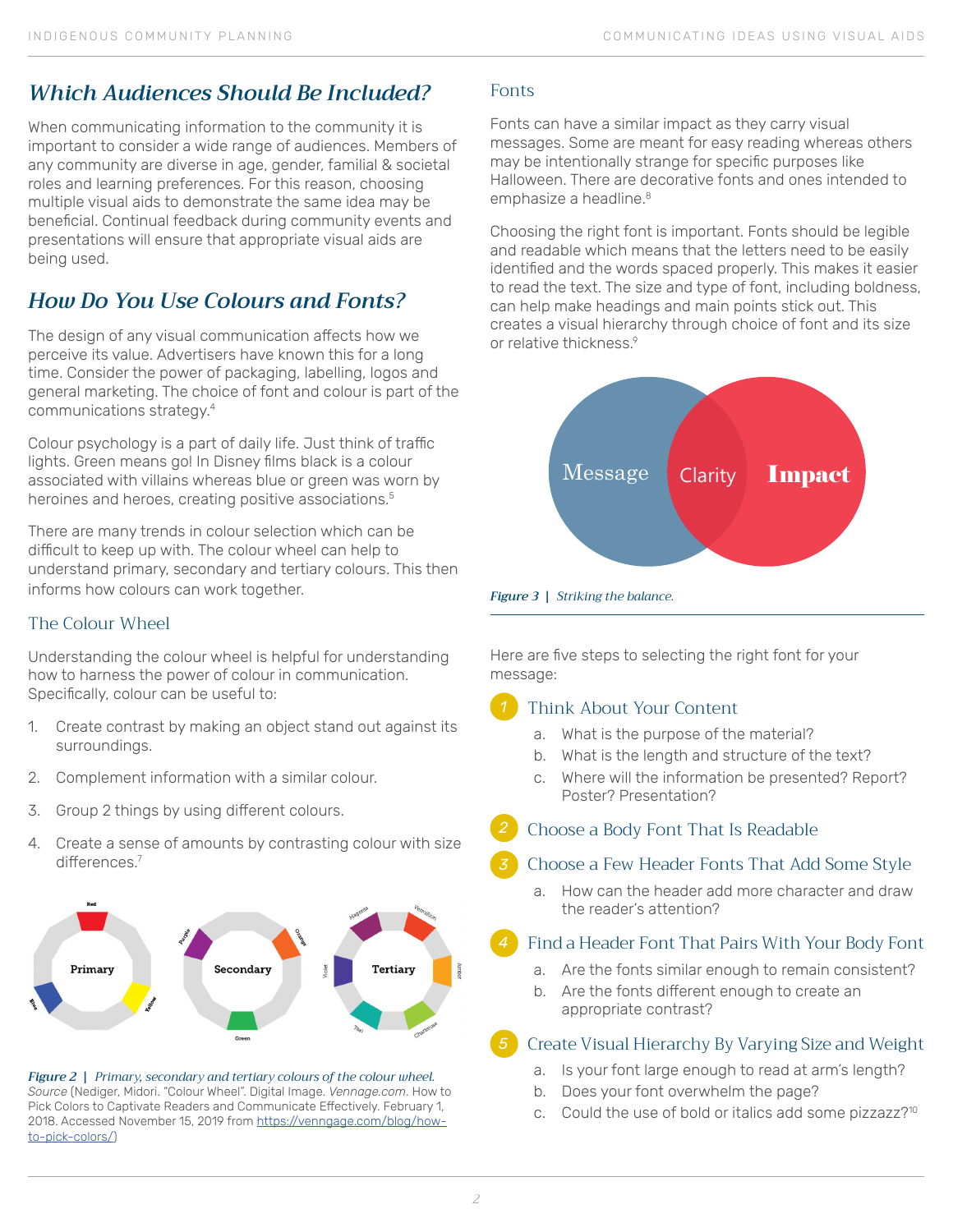# *What Are Infographics?*

An infographic is a combination of information supported by graphics. That simple, or is it? The main concept is rather easy: written or numerical information is presented and supported with visual elements that support the information. There are many different types that can be used, and each will depend on the information that is being presented.

The eight most popular types of infographics are:

- 1. Statistical infographics present numerical values using fonts, icons or charts.
- 2. Informational infographics present written information but within sections for easy reading.
- 3. Timeline infographics highlight important dates with emphasizing icons, photos or labels.
- 4. Process infographics highlight steps that illustrate how a process works.
- 5. Geographic infographics use maps to represent locationbased data or compare regions.
- 6. Comparison infographics provide unbiased information about two or more things to compare.
- 7. Hierarchical infographics use space, flows or sections to show order of importance or command.
- 8. List infographics use numbers, icons, bullets or flows to display generally related information.<sup>11</sup>

# *What Is a Pictogram?*

Pictograms repeat icons in a single line or grid. Each icon will have a numerical value that can be determined as needed and should be communicated on the pictogram. The main purpose is to make data more exciting and easier to remember. Some examples of using pictograms are when visually showing ratings or scores, a project status update, tallied information or instead of a bar chart.<sup>12</sup>

Pictograms are great to use when the information is text or number heavy because they break up the information with easier to digest icons that leave a lasting visual impact.

### *General Rules for Selecting Pictograms*

- 1. Use simple yet meaningful icons that are easily recognizable.
- 2. Use shades of the same colour rather than different colours to show proportions or percentages.
- 3. Maintain rows with commonly used numbers like five or ten for easy reading.<sup>13</sup>

# *What Are Charts?*

When communicating information visually, charts are often used to separate information into parts that are easier to read and understand. Charts can be a form of infographic when they combine data, text and visuals to help explain complex concepts, strengthen the information and make it memorable.14

### *Selecting the Right Chart*

The first step is to determine what the information is trying to visually suggest. Will it inform, compare, show change, organize or show a relationship between information?<sup>15</sup>

The following are examples of how to communicate various information using different charts:

- 1. *Inform:* Icon charts use large and bold font to display information.
- 2. *Compare:* Bar/column or bubble charts use length or size to show differences and pie charts compare individual parts to a whole.
- 3. *Change:* Line or area charts show change over time.
- 4. *Organize:* Table charts use sections to organize information in columns or rows.
- 5. *Relationships:* Scatter plot charts show the distribution and relationship between data sets.<sup>16</sup>



### *Figure 4 | Selecting the right chart.*

*Source* (Nediger, Midori. "Chart Selection." *Vennage*. How to Choose the Right Charts for Your Infographic. May 15, 2019. Accessed November 15, 2019 from https://venngage.com/blog/how-to-choose-the-best-charts-for-yourinfographic/)

# *Final Thoughts*

These are just some of the many ways to use visual aids to display information. Visual aids help simplify information through hierarchy and separation while making it interesting for the audience to engage with. These simple approaches help to communicate ideas effectively and make them more memorable. There are many more options out there. See the reference list for additional resources. Also, be creative and invent ones that works best for your situation.